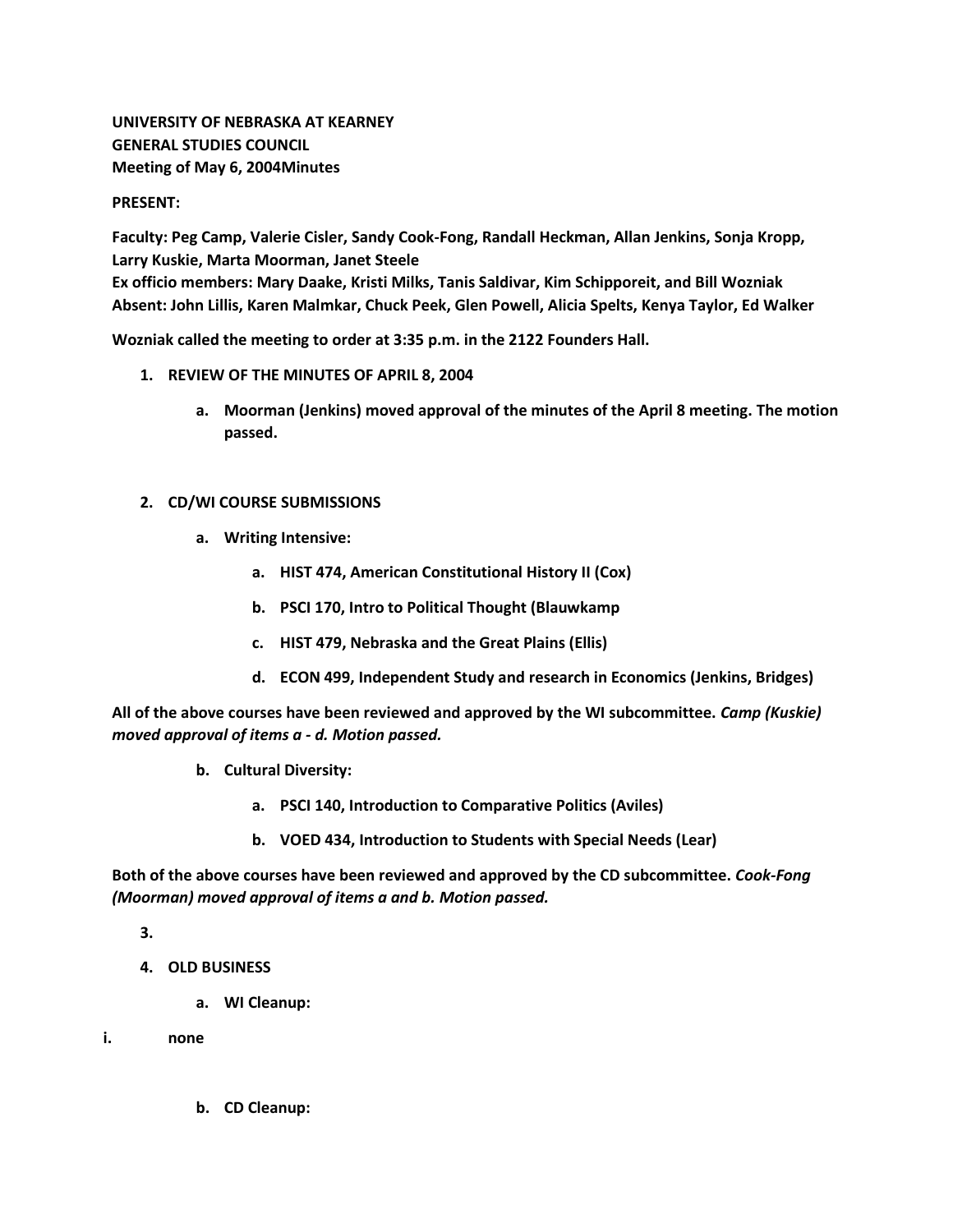**. none**

### **c. Notification of New WI Course-Instructor Assignments:**

**. none**

#### **d. General Studies Assessment Update**

**. Wozniak distributed copies of an annual general studies assessment schedule. The schedule indicates the annual assessment is on a 16-month cycle, with the beginning of the assessment activities overlapping with the final writing stages of the previous year's report. The overlap occurs during the summer months, when most of those activities can be completed without a General Studies Council meeting. He also distributed copies of preliminary 2003-2004 General Studies Assessment Report (not included in the minutes because it is 34 pages in length.) He asked that Council members review the report over the summer and prepare recommendations for consideration at the August meeting. He noted that the student outcomes assessments for Math, Psychology, English composition, and Chemistry used very different methodologies and produced very different results. More discussion of this item will be scheduled for the next meeting.**

### **e. Proposals from WI subcommittee**

**. To include a general prerequisite for all WI courses of a "C" or better in ENG 102 (Review of pertinent data)**

**The relevant data (a distribution of course grades for ENG 102) concerning this proposal were included in the assessment report. Other relevant data included a listing of WI courses typically taken by freshman students. Over the last 4 semesters, between 107 and 157 freshman students have taken WI courses. The majority of these are in TE 100. Any possible action was postponed until fall.**

**f. Liberal Studies at UNK** 

**. Continued discussion of schedule for discussing recommendations Wozniak distributed a [revised schedule](http://www.unk.edu/academicaffairs/generalstudies/index.php?id=3850) that included previous Council actions. [\(It is linked.](http://www.unk.edu/academicaffairs/generalstudies/index.php?id=3850))** *Jenkins (Cook-Fong) moved that the Directors of General Studies and the Center for Teaching Excellence develop a workshop for faculty that will address item 2-5. Motion passed.*

# **i. Review of recommendation concerning review of the Fine Arts & Humanities category (Jenkins)**

**Jenkins expressed concern over a motion passed at the last meeting. (Quoted from the previous minutes: "Kropp (Cisler) moved to send the following recommendations to the College of Fine Arts and Humanities for review by a committee of representatives of all Fine Arts and Humanities departments so that discussion can occur and comments be forwarded to the General Studies Council by October, 2004: Recommendation 2-1, requiring students complete ENG 101 and 102 during the first**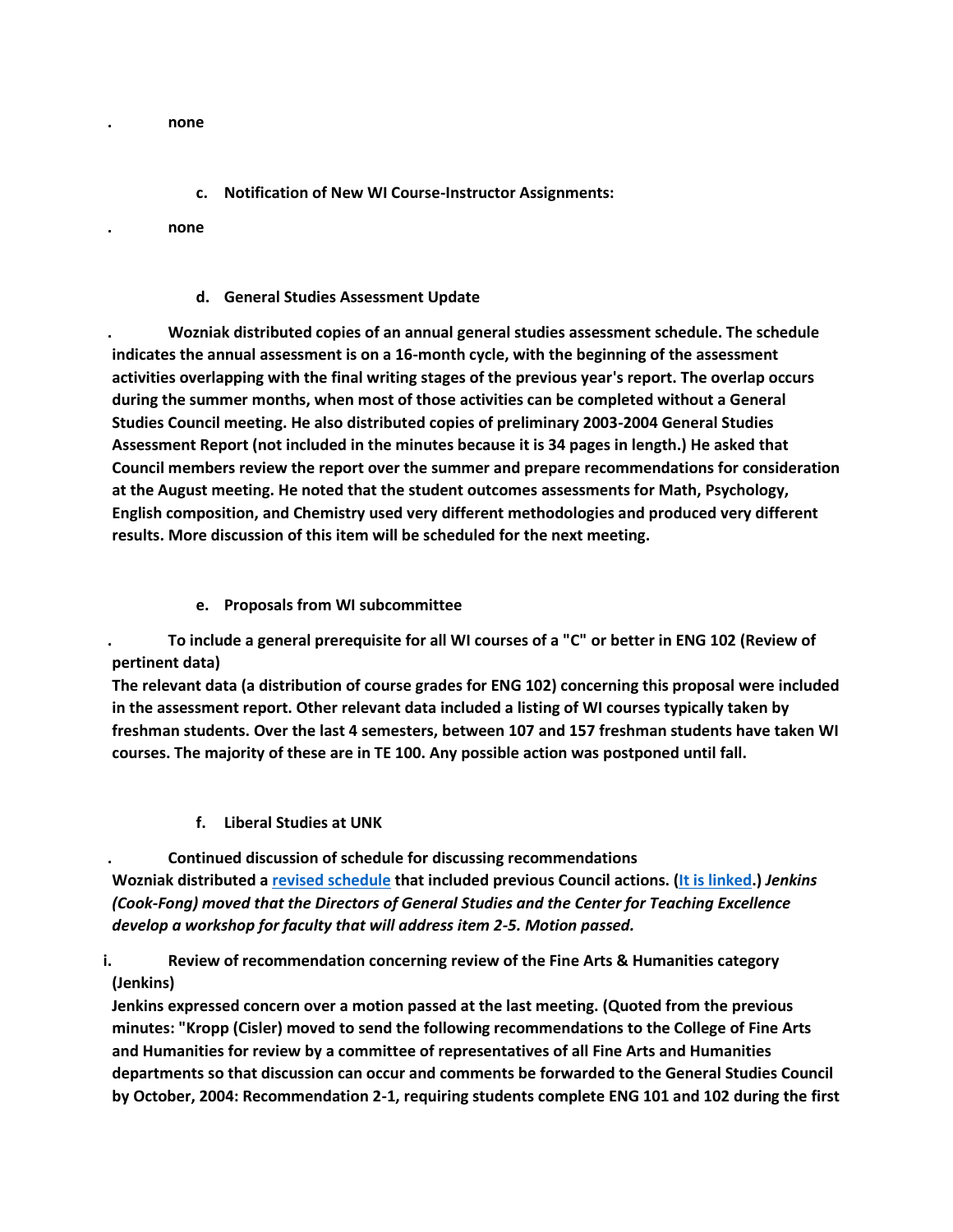**two years; Recommendation 2-2, adding foreign language as a strand of the Humanities category; Recommendation 3-2, status of Philosophy in the Humanities category (i.e., not required); and Recommendation 3-6, status of History in the Humanities category (i.e., rather than in Social Sciences.)") He was concerned that the CFAH would put in a lot of work on a proposal that ultimately might not be passed by the General Studies Council. He did not want the College faculty to assume that their proposal would become policy automatically. Kropp said that the CFAH has no such presumption, and that they understand that the Council and the other Colleges must approve such changes. The discussion then centered on whether the Council was "passing the buck" concerning the GS program. Wozniak said he understood his job was to establish a venue for proposals and their consideration, but not to provide the proposals. He said the actual motions should come from the faculty members of the Council. Kropp said she was reluctant to present such motions because the implications of such motions for other potential changes to the GS program were not clear. The discussion then centered on the history of the changes made to the General Studies Program and how major changes had usually accommodated political and practical agendas. The dilemma of how to change the present GSP was considered.**

> **g. Proposal concerning Governance of WI and CD courses Action on this item was postponed until the fall.**

### **B. NEW BUSINESS**

**a. Review of meeting schedule for 2004-2005 academic year GSC members were reminded of the August meeting scheduled below. The complete schedule for the 2004-2005 academic year will be constructed at that meeting.**

#### **C. MISCELLANEOUS**

**a. Wozniak apologized for the unprofessional tone the last two meetings may have had.**

### **D. NEXT MEETINGS:**

- **a. The next General Studies Council meeting is scheduled for August 19, 2004 in 2122 Founders Hall.** 
	- **i. This meeting has traditionally been held at this time clean up any last-minute problems caused by new hires and schedule changes.**

**Attachment: [Revised Assessment Schedule](http://www.unk.edu/academicaffairs/generalstudies/index.php?id=3850)**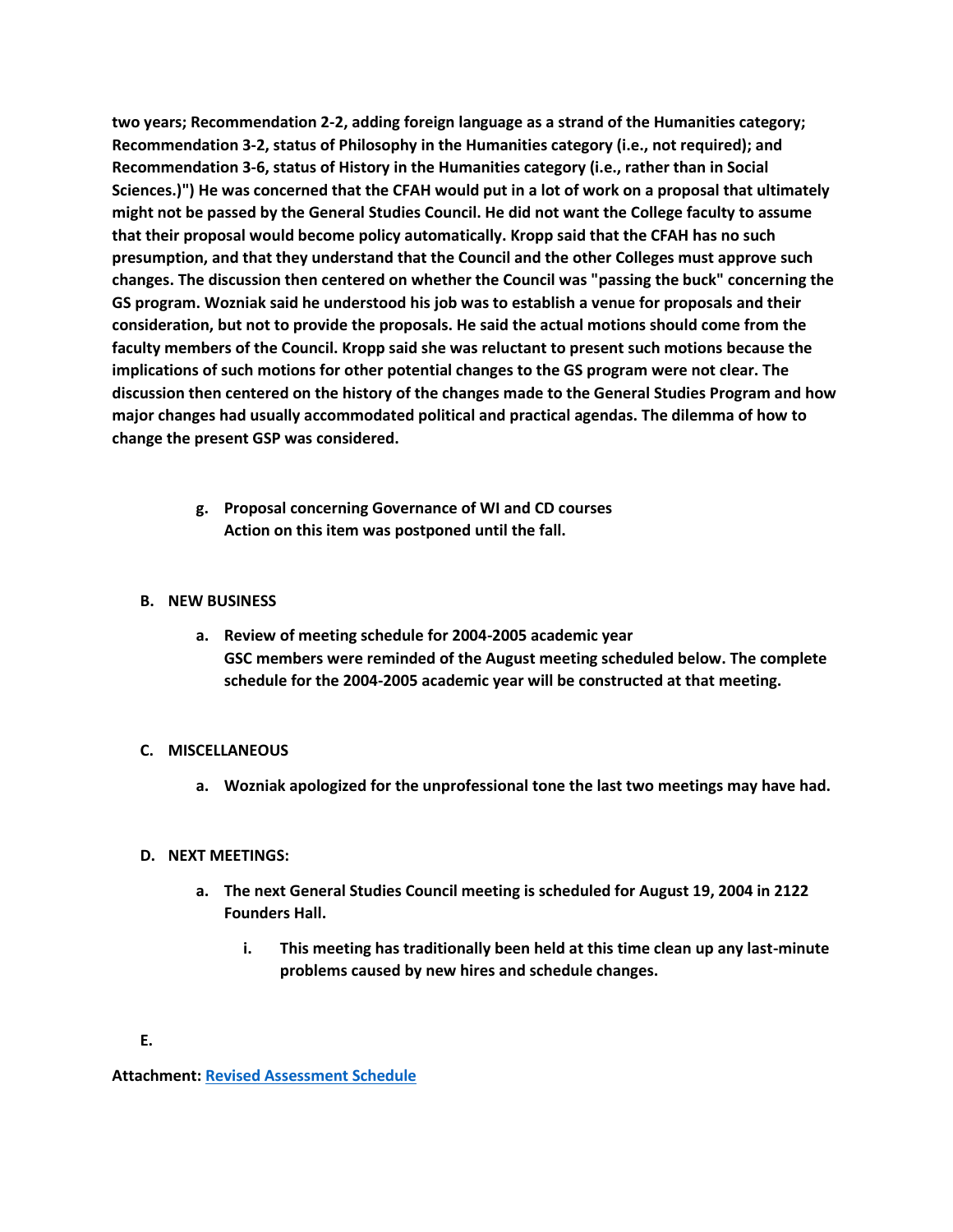# **Attachment, May 6, 2004**

# **Proposed General Studies Assessment Schedule**

| <b>Approximate Date</b>         | $\forall$ ear X                                                                    | Year $X + 1$                                               |
|---------------------------------|------------------------------------------------------------------------------------|------------------------------------------------------------|
| April/May                       | <b>Initial Contact with Department</b>                                             |                                                            |
| Summer                          | Preliminary work on assessment device<br>and procedures                            |                                                            |
| <b>Early Fall</b>               | <b>Finalize Process, Select Courses</b>                                            |                                                            |
| Nov/Dec                         | <b>Collect data</b>                                                                |                                                            |
| Jan - Mar                       | Analyze data                                                                       |                                                            |
| <b>Spring Break</b>             | <b>Preliminary Report</b>                                                          |                                                            |
| April                           | <b>Report to Departments by the Director</b>                                       |                                                            |
| April/May GSC<br>Meeting        | Full Report distributed to GSC for<br><b>Review</b>                                | Initial Contact with Department                            |
| Summer                          | <b>Review Data</b>                                                                 | Preliminary work on assessment device<br>and procedures    |
| Aug/Sept                        | Finalize Action Plan based on Data from Finalize Process, Select Courses<br>Year X |                                                            |
| October 1                       | <b>Assessment Report Deadline</b>                                                  |                                                            |
| Nov/Dec                         |                                                                                    | <b>Collect data</b>                                        |
| Jan-Mar                         |                                                                                    | Analyze data                                               |
| <b>Spring Break</b>             |                                                                                    | <b>Preliminary Report</b>                                  |
| <b>April</b>                    |                                                                                    | <b>Report to Departments by the Director</b>               |
| April/May GSC<br><b>Meeting</b> |                                                                                    | <b>Full Report distributed to GSC for</b><br><b>Review</b> |
| Summer                          |                                                                                    | <b>Review Data</b>                                         |
| Aug/Sept                        |                                                                                    | <b>Finalize Action Plan based on Data from</b><br>Year X   |
| October 1                       |                                                                                    | <b>Assessment Report Deadline</b>                          |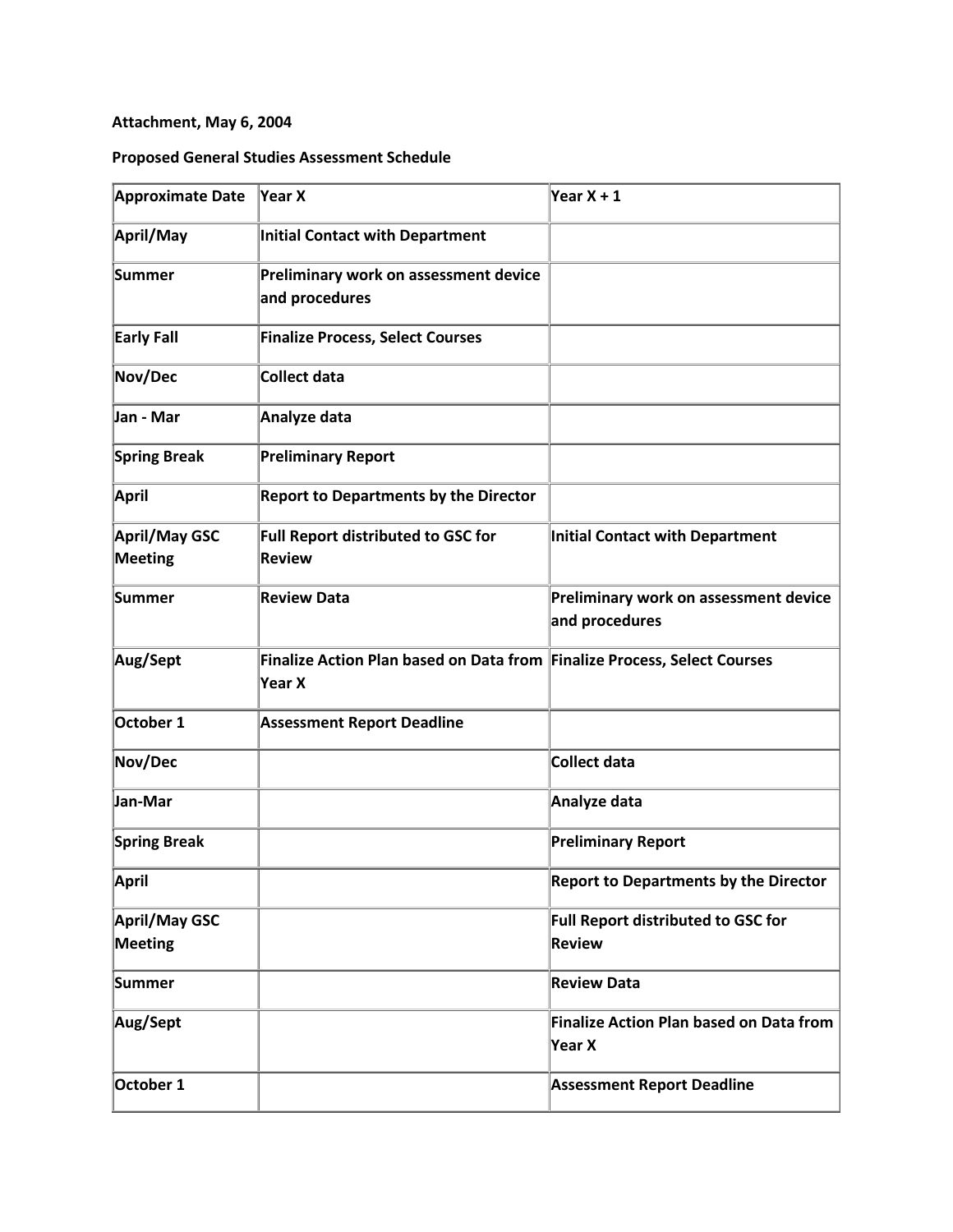|                                                        | <b>General Studies Schedule</b>                                                                                                                                                        |
|--------------------------------------------------------|----------------------------------------------------------------------------------------------------------------------------------------------------------------------------------------|
| Date                                                   | <b>Recommendation</b>                                                                                                                                                                  |
|                                                        | Recommendation #1: the University should develop and publicize a more<br>comprehensive rationale for the General Studies Program structure, purpose,<br>and student learning outcomes. |
| Sent to CFAH for<br>review & proposal,<br>$4 - 8 - 04$ | Recommendation #2: the University should make several immediate<br>modifications to the General Studies Program that will enhance student<br>learning.                                 |
|                                                        | 1. requiring students to complete English 101 and 102 during the first two<br>years.                                                                                                   |
| Sent to CFAH for<br>review & proposal,<br>$4 - 8 - 04$ | Recommendation #2: the University should make several immediate<br>modifications to the General Studies Program that will enhance student<br>learning.                                 |
|                                                        | 2. adding foreign language as a strand of the Humanities category.                                                                                                                     |
|                                                        | Recommendation #2: the University should make several immediate<br>modifications to the General Studies Program that will enhance student<br>learning.                                 |
|                                                        | 3. encouraging departments to limit the size of their classes                                                                                                                          |
|                                                        | Recommendation #2: the University should make several immediate<br>modifications to the General Studies Program that will enhance student<br>learning.                                 |
|                                                        | 4. adding upper level courses to the GSP.                                                                                                                                              |
| Director develop a<br>workshop to<br>address, 5-6-04   | GS Director and CTE Recommendation #2: the University should make several immediate<br>modifications to the General Studies Program that will enhance student<br>learning.             |
|                                                        | 5. encouraging faculty to make connections between their GSP courses<br>and classes in other academic disciplines.                                                                     |
|                                                        | Recommendation #2: the University should make several immediate<br>modifications to the General Studies Program that will enhance student<br>learning.                                 |
|                                                        | 6. resolving the future of Category VIII: Capstone Course.                                                                                                                             |
|                                                        | 3. Structure of the GSP: Issues to be Studied                                                                                                                                          |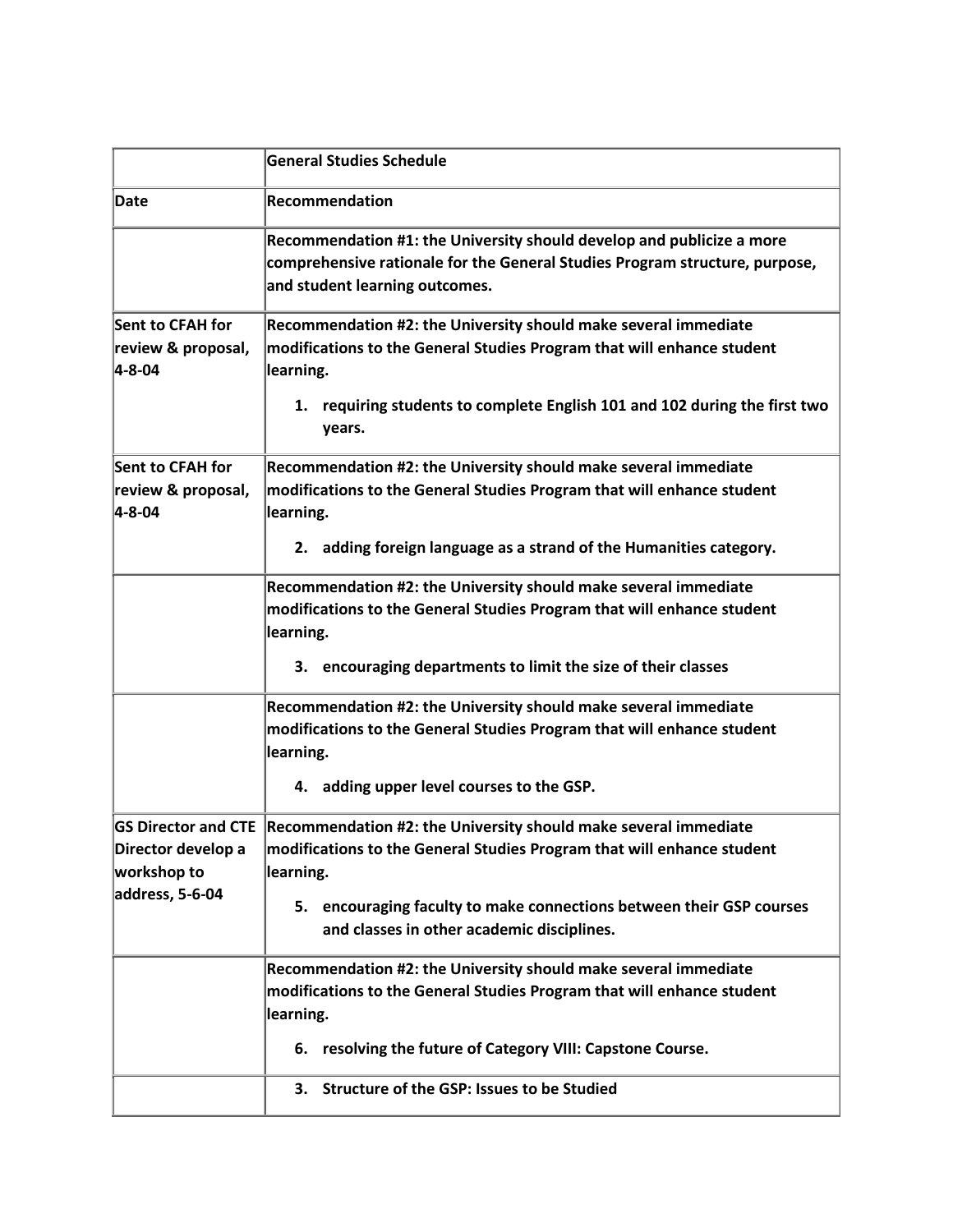|                                    | <b>General Studies Schedule</b>                                                                                                                                                                                                                                                                                            |  |
|------------------------------------|----------------------------------------------------------------------------------------------------------------------------------------------------------------------------------------------------------------------------------------------------------------------------------------------------------------------------|--|
| Date                               | <b>Recommendation</b>                                                                                                                                                                                                                                                                                                      |  |
|                                    | 1. is a liberal education best achieved via a small number of<br>courses focusing on the most fundamental aspects of academic<br>disciplines? Or is a liberal education more likely to be realized<br>by offering students multiple options to meet the individual GSP<br>requirements?                                    |  |
| <b>Sent to CFAH for</b>            | 3. Structure of the GSP: Issues to be Studied                                                                                                                                                                                                                                                                              |  |
| review & proposal,<br>$4 - 8 - 04$ | 2. why is philosophy the sole discipline within the Humanities<br>category that students may avoid? Students are currently<br>required to complete Humanities' course work in literature,<br>aesthetics, and history -- but not in philosophy. What are the<br>justifications for marginalizing philosophy in this manner? |  |
|                                    | 3. Structure of the GSP: Issues to be Studied                                                                                                                                                                                                                                                                              |  |
|                                    | 3. why is economics the sole discipline within the Social and<br>Behavioral Sciences category that students may not avoid?                                                                                                                                                                                                 |  |
|                                    | Structure of the GSP: Issues to be Studied<br>4.                                                                                                                                                                                                                                                                           |  |
|                                    | 4. why are the structures of the Humanities and Social and<br>Behavioral Sciences categories different? On a related note to<br>points #2 and 3 above, why are choices in Humanities<br>prescribed, but not so in the Social and Behavioral Sciences<br>category?                                                          |  |
|                                    | 3. Structure of the GSP: Issues to be Studied                                                                                                                                                                                                                                                                              |  |
|                                    | 5. why are most of the GSP categories arranged according to<br>"perspectives," but the Natural Sciences category is structured<br>by "department?"                                                                                                                                                                         |  |
| <b>Sent to CFAH for</b>            | 3. Structure of the GSP: Issues to be Studied                                                                                                                                                                                                                                                                              |  |
| review & proposal,<br>4-8-04       | 6. why is the historical perspective considered part of the<br>Humanities category when the Department of History is housed<br>in the College of Natural and Social Sciences?                                                                                                                                              |  |
|                                    | Structure of the GSP: Issues to be Studied<br>3.                                                                                                                                                                                                                                                                           |  |
|                                    | 7. why are some areas of the GSP under the control of a specific<br>department while others are not?                                                                                                                                                                                                                       |  |